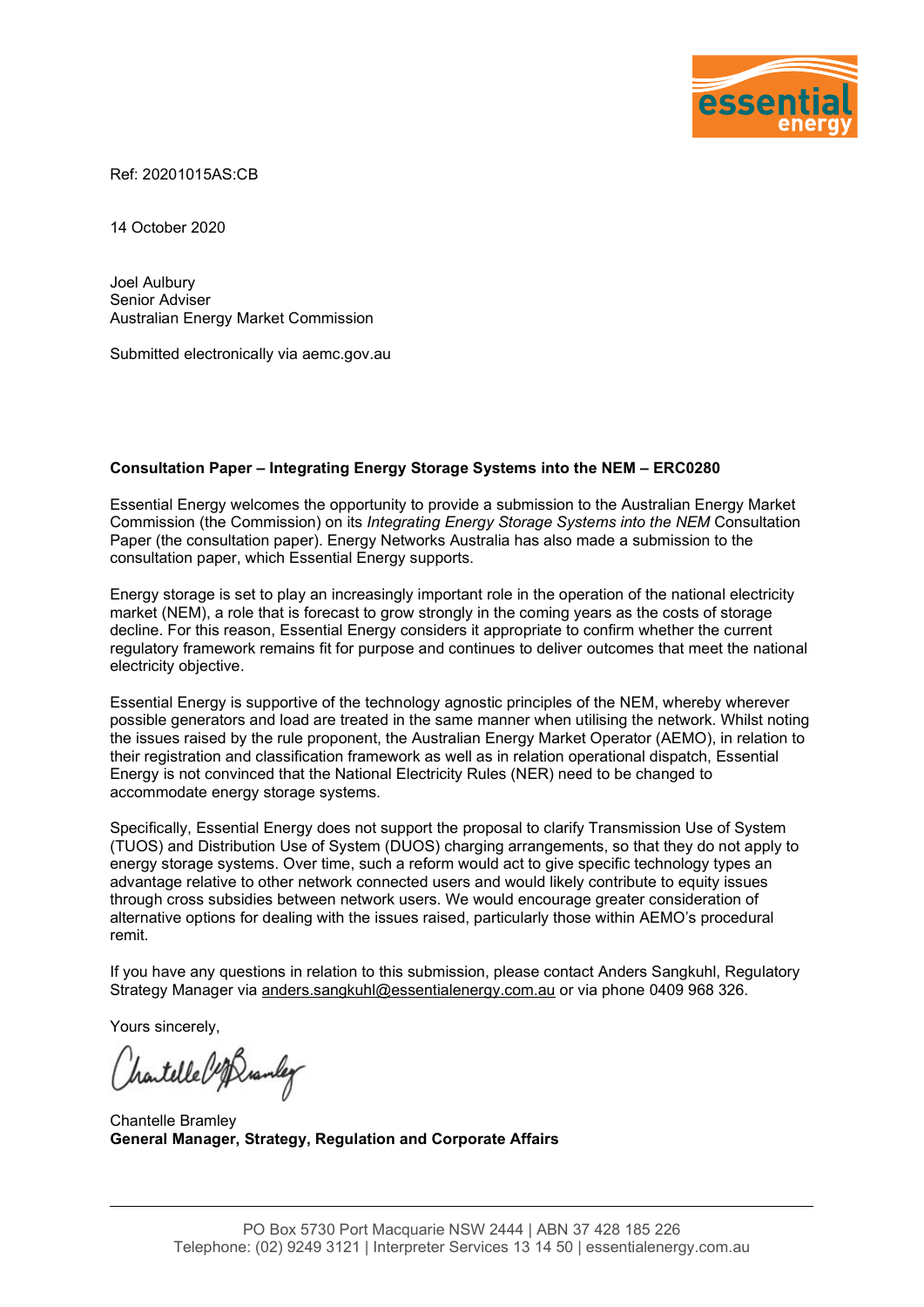# Essential Energy Submission to Integrating Energy Storage Systems into the NEM

### General comments

At present, the NER does not specifically define energy storage systems, with storage assets typically being registered as both load and generation. As such, AEMO recommend that storage and hybrid facilities become specifically defined under the rules as a unique storage and connection point class.

AEMO further contend that under existing arrangements, it is unclear as to how TUOS and DUOS charges should be recovered from energy storage systems and this ambiguity could potentially result in network businesses incorrectly interpreting the rules and applying charging and other arrangements inconsistently.

In a practical sense, an energy storage system does both consume and send out electricity, and as such Essential Energy is supportive of the technology agnostic principles of the NEM, whereby wherever possible all generators and load are treated in an equal manner when utilising the network.

In Essential Energy's view, the NER's existing regulatory charging arrangements do not contain material ambiguity. Network businesses have clearly defined obligations to follow the rules and processes regarding charging arrangements as outlined in chapter 6 of the NER, in which storage and batteries are treated the same as any other generation or load service. Where infrequently "grey" areas may arise requiring clarification, participants seek guidance from the Australian Energy Regulator (AER) through published guidance documentation and/or direct engagement. To date, this regulatory framework and approach appears to be functioning appropriately.

Essential Energy is not convinced that at present the NER does not appropriately accommodate energy storage systems.

## Proposal to exempt energy storage systems from TUOS and DUOS charges

AEMO proposes to clarify the application of TUOS and DUOS charging arrangements to affect the following outcomes:

- TUOS charges would not apply to energy storage systems;
- DOUS would not apply to sent out electricity from energy storage systems; and
- DUOS charges would apply for consumed or imported energy

Essential Energy does not support the above proposal of not applying network charges to energy storage system network users for the following reasons:

- The potential exemption of the application of TOUS and DUOS charges would over time act to give specific technology types an advantage relative to other network connected users. In practice, such an advantage would act as a subsidy for specific technology types, contrary to the technology agnostic principles of the NEM.
- Over time, the exemption of the application of TOUS and DUOS charging would likely contribute to equity issues arising where those network users, without energy storage systems, are paying a higher proportion of the costs of the grid that all network users depend on, creating a cross-subsidy.
- Where energy storage systems do act as a load on the system, it is appropriate that TUOS and DUOS charges would apply which are reflective of the costs associated with its' consumption of energy and corresponding impact on the network. This is especially true given the increasingly frequent occurrence of reverse power flows from the distribution network to the transmission network primarily due to DER penetration at select times of the day.
- The charging proposal does not align, and is in some cases is directly contradictory, with other reform processes currently being considered, including the AEMC's Integrating DER